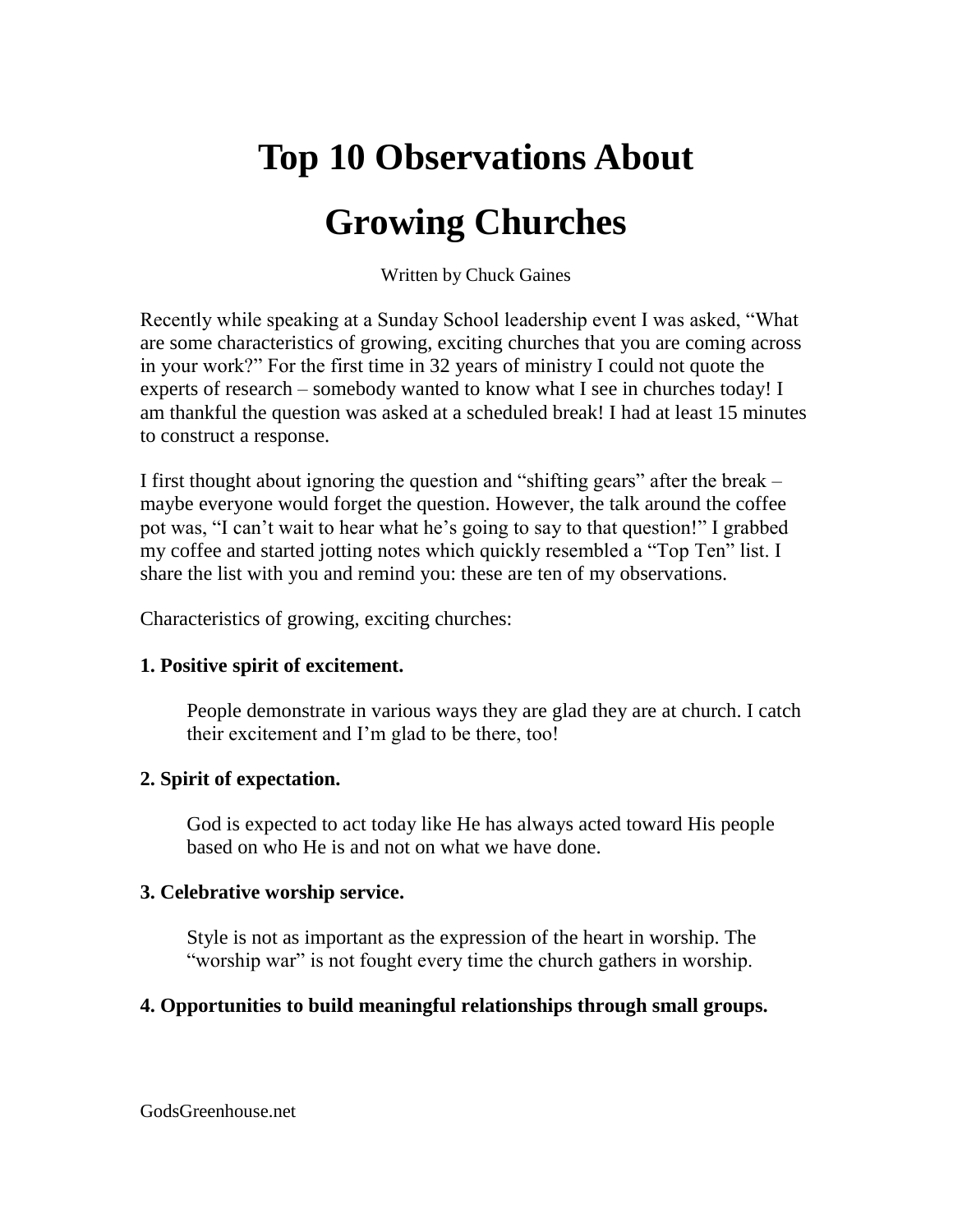This is primarily accomplished through Sunday School – sometimes known by other names. What these small groups are called and when they meet are not as important as the intentional investing their lives in others.

#### **5. Focus on giving away the faith through lifestyle evangelism.**

This would support the authentic relationships through the small groups resulting in people coming to Christ and the number of small groups multiplying.

#### **6. No sentence ever begins with "I."**

No spirit of entitlement or ownership from any group within the fellowship. There is a feeling of, "I don't win if you lose."

#### **7. "What can I do?" and "What can I give?" are expressed not only with meaning, but also with action.**

Nothing is considered an impossibility with God.

#### **8. Missions involvement.**

Small groups of all ages are encouraged to be involved locally and globally.

### **9. Pastor/staff who lead and congregations who follow.**

No battles between individuals or groups for power. There is a great respect and trust that permeates leadership on all levels.

### **10. Church is a safe place to come to God - Grace rules!**

There seems to be an acceptance of Romans 8:1: "There is now no condemnation for those who are in Christ Jesus."

My "Top Ten" list is based only on observations and experiences and does not suggest a group of principles to be copied. Nothing on that list can be copied, simulated, or even manufactured  $-$  it's too authentic. Only the presence and power of the Holy Spirit can produce a growing, exciting church with a "Top Ten" list.

There is an additional issue I have discovered from "Top Ten" producing churches: they don't look for answers – they look for questions. Specifically,

#### GodsGreenhouse.net